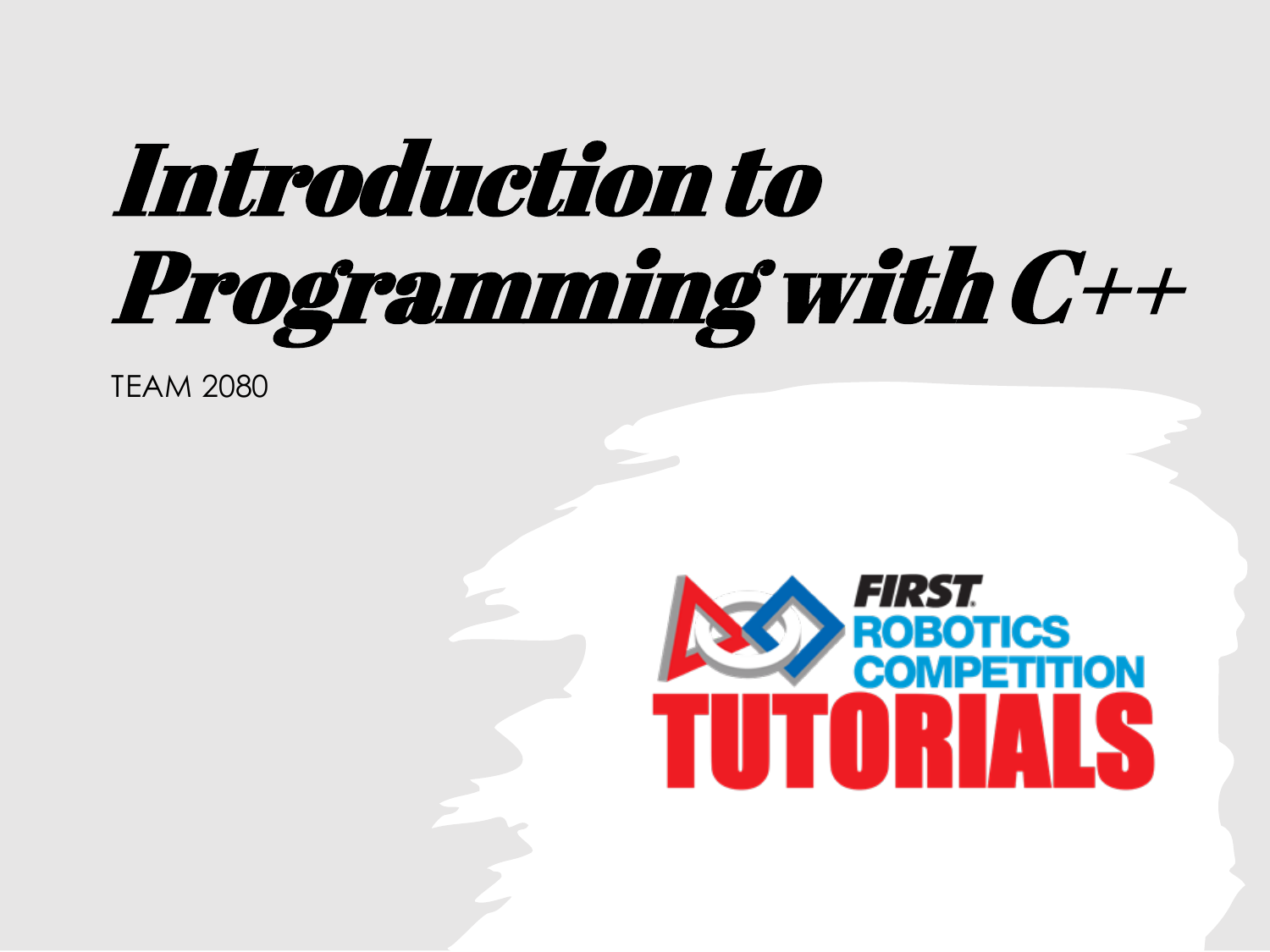## What are some benefits to programming with C++ in FRC?

- $\cdot$   $C^{++}$  is a much more efficient language than both LabVIEW and Java
- C++ is a more modern programming language and is used in most of the major robotics/STEM related companies like SpaceX and Tesla
- $\cdot$  C++ can be compiled and deployed much faster than LabView, reducing program development time

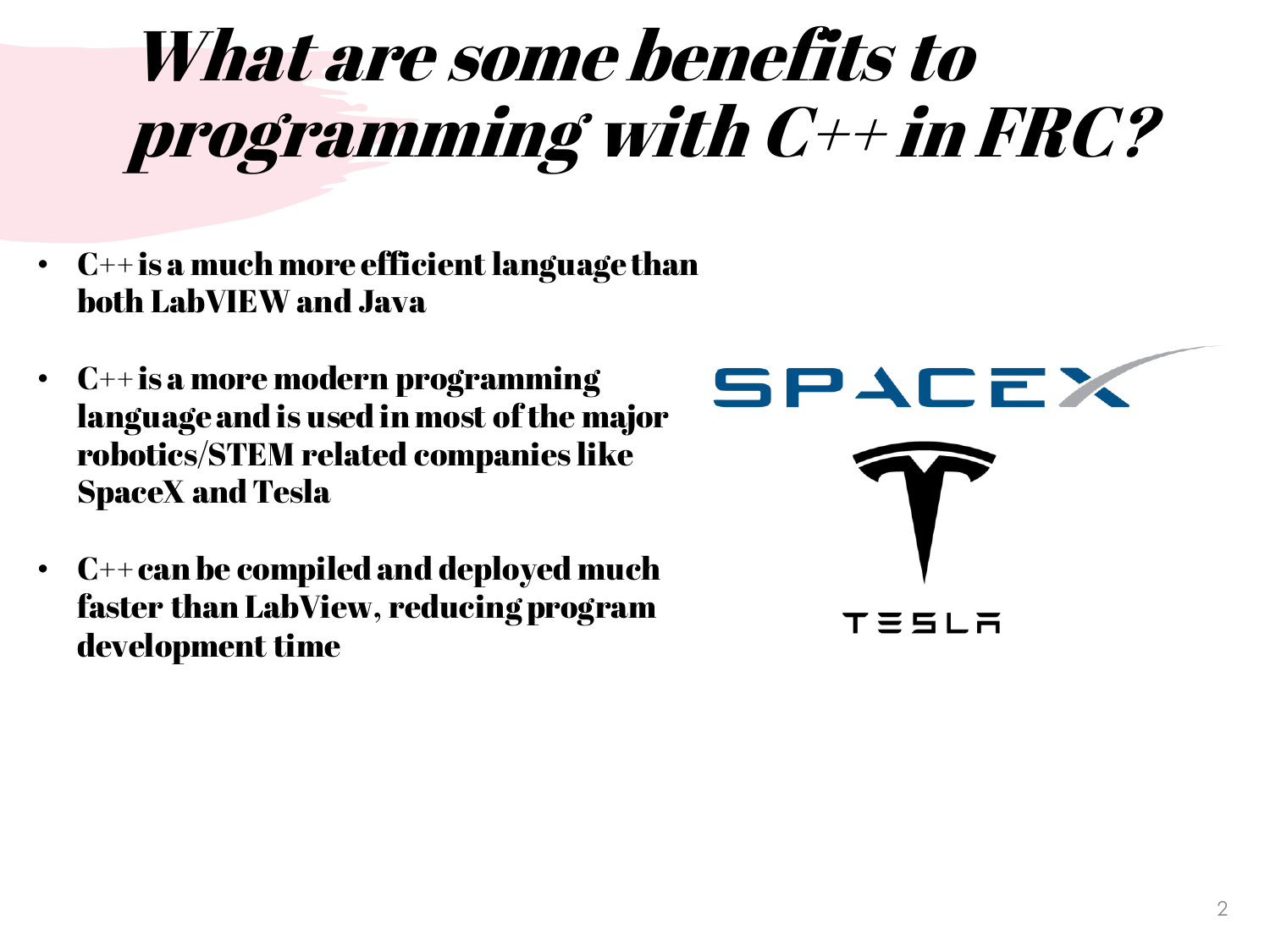## Setting Up Visual Studio Code

### Installation:

Go to [https://code.visualstudio.c](https://code.visualstudio.com/) om/ and download the correction version of VS Code for your device.

Go through the installation steps.

Once the installation is complete, open VS Code. You should be greeted with a page like this:

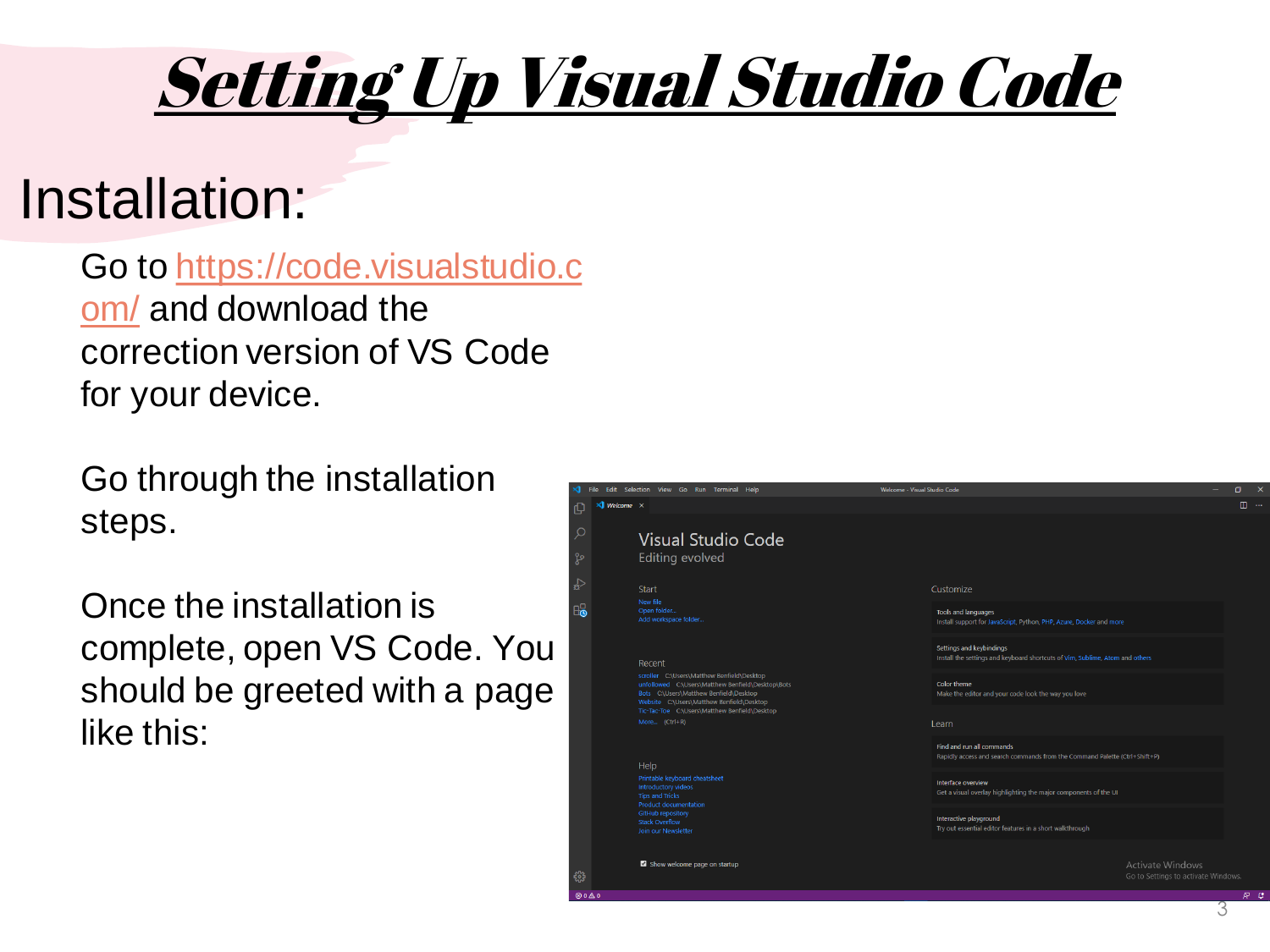## Setting Up Visual Studio Code

### WPI Extension:

Click on the last button on the left nav bar. It looks like four squares with one drifting off.

Once on the Extensions page, search WPILib and click the first result. You should get brought to a page that look like this:

Click the green "Install Button". It will turn blue. VS Code is now ready for use with FRC.

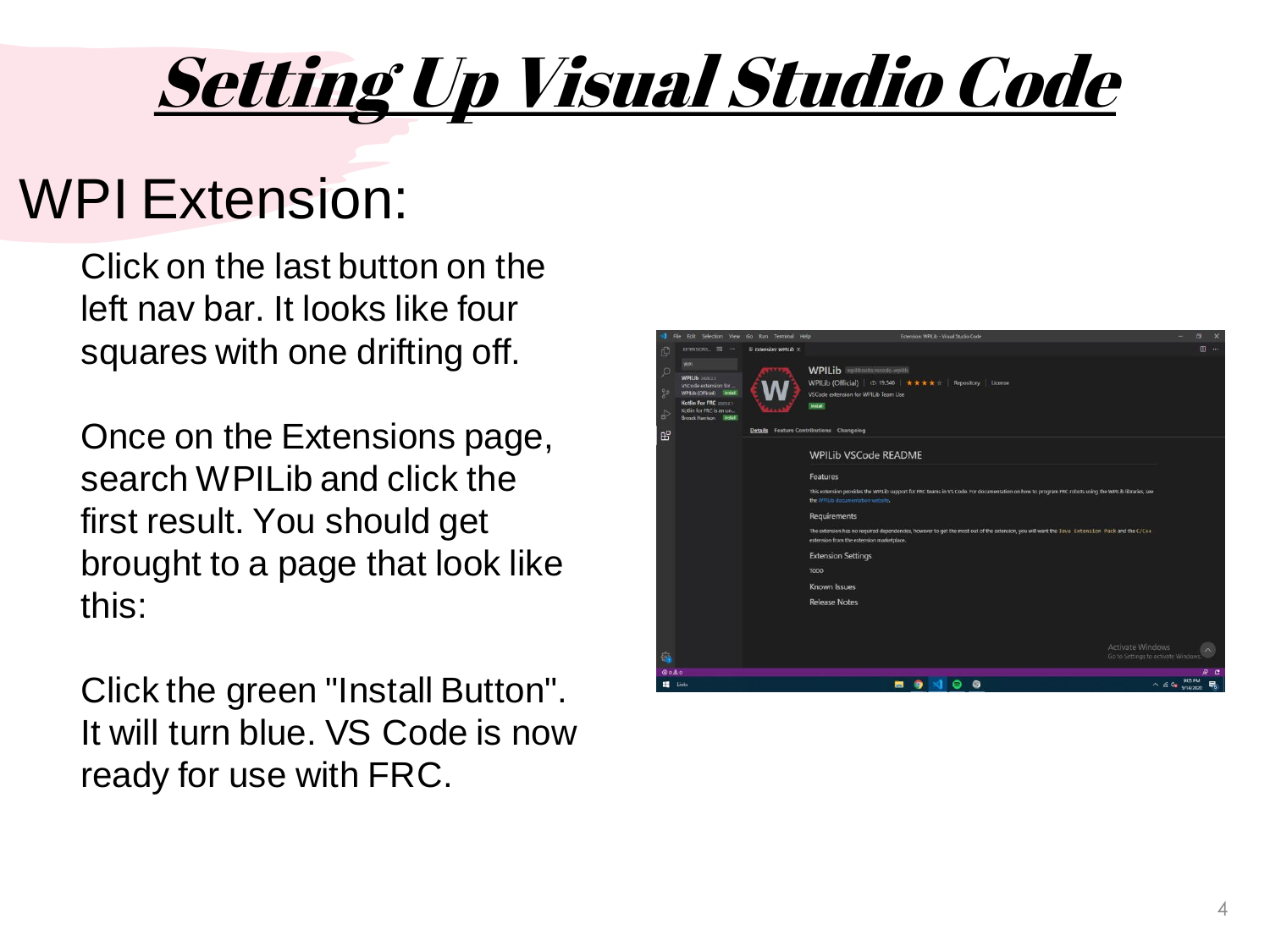### Making Your First Program

### First Program Setup:

Click the little "W" in the top right corner. This will open the WPILib Command Pallete.

Type "Create Project" and click the first link. You should be brought to a page that is similar to this:

Click "Select Project Type" then "Template" then "cpp" then "Timed Robot"

Fill out the rest of the form. Then click "Generate Project". WPILib will create a basic outline for your first program

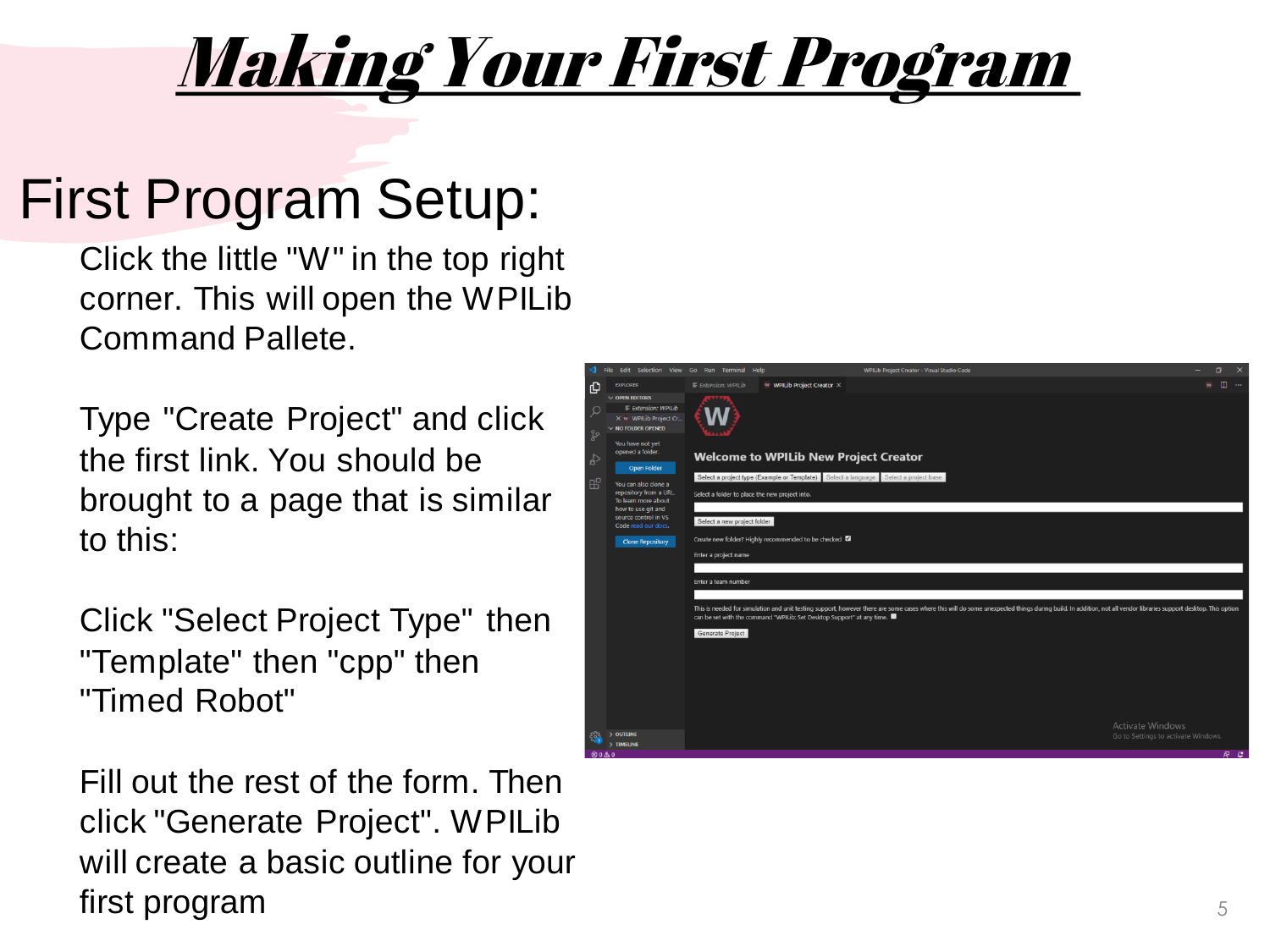

**Includes are examples of libraries. In programming, a library is a collection of functions, files, programs, routines, or scripts that can be referenced to in the code. Think of it like writing an essay and going to the library to pull quotes from different authors.**

Since vanilla C++ is so basic on its own, most FRC programs will begin with one or more includes. Some examples of these includes are:

> #include <frc/Joystick.h> #include <frc/TimedRobot.h> #include <ctre/Phoenix.h> #include "WPILib.h"

Computers will read a program from top to bottom. This is the reason why our libraries are declared at the beginning of our program, that way when the program comes across something from that library later in the program, it will know exactly what is it.

|                                              | Robot.cpp X                                                                                                                                                                                                                                                                               |
|----------------------------------------------|-------------------------------------------------------------------------------------------------------------------------------------------------------------------------------------------------------------------------------------------------------------------------------------------|
| 2<br>3<br>$\overline{a}$<br>5<br>6           | /" Copyright (c) 2017-2018 FIRST. All Rights Reserved.<br>w.<br>/* Open Source Software - may be modified and shared by FRC teams. The code<br>/* must be accompanied by the FIRST BSD license file in the root directory of<br>$^{\circ}$<br>$\prime$ the project.<br>17.444444444444444 |
| 7<br>g<br>$\mathbf{Q}$<br>10<br>11<br>12     | cannot open source file "iostream"<br>#include <iostream><br/>#include <frc smartdashboard="" smartdashboard.h=""><br/>#include <frc pwmvictorspx.h=""><br/>Winclude <frc joystick.h=""></frc></frc></frc></iostream>                                                                     |
| 13<br>14<br>15<br>16<br>17<br>18<br>19<br>20 | woid Robot::RobotInit() { //put motors a stuff here  you should probably as<br>m chooser.SetDefaultOption(kAutoNameDefault, kAutoNameDefault);<br>m chooser.AddOption(kAutoNameCustom, kAutoNameCustom);<br>frc::SmartDashboard::PutData("Auto Modes", &m chooser);                       |
| 21                                           |                                                                                                                                                                                                                                                                                           |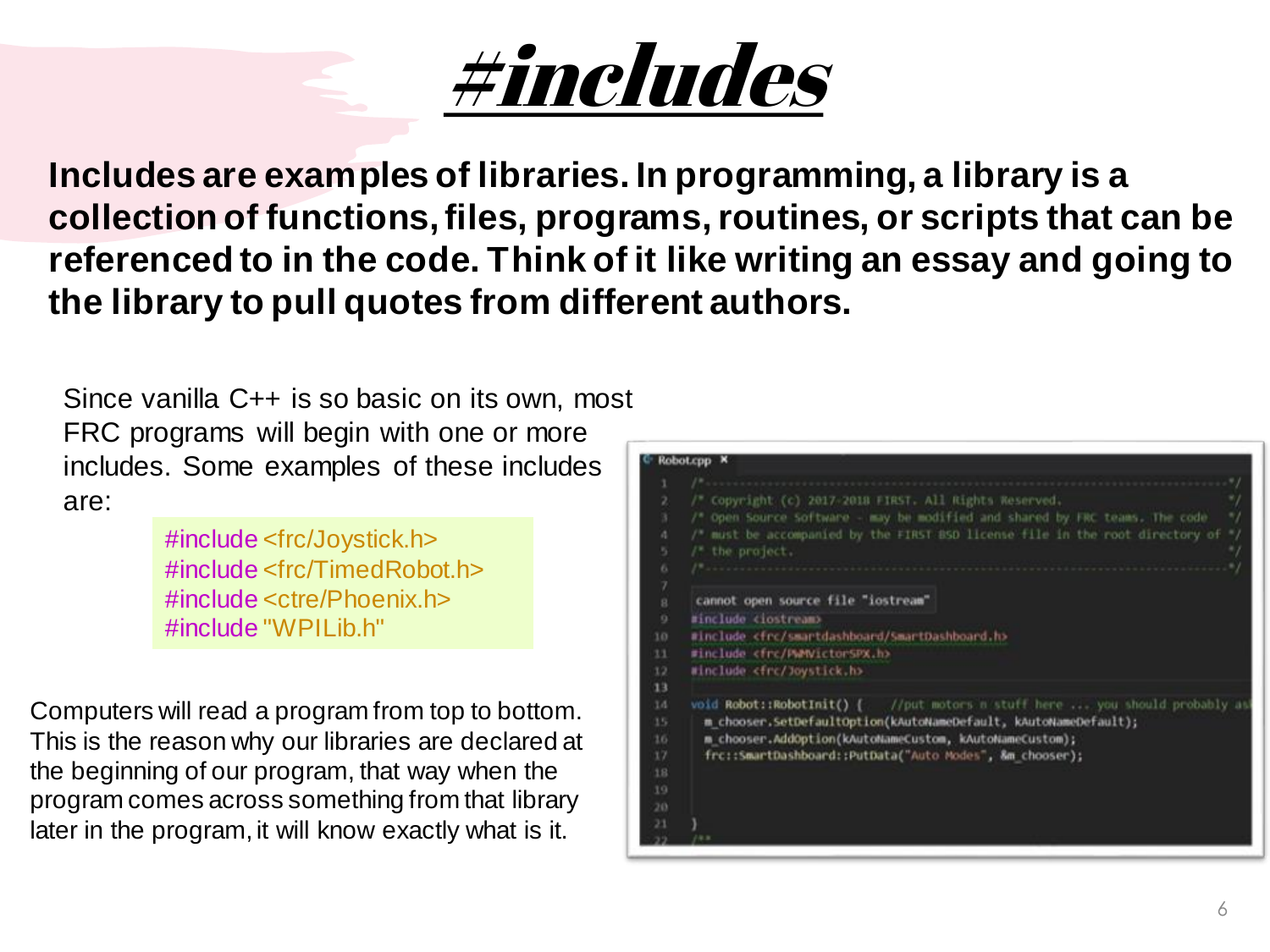

#### **When programming, all that is done is the manipulation of various data types through very precise instructions.**

In C++ there are numerous different data types(variables) that can be manipulated. Some of these are listed below:

| <b>Name</b>             | <b>C++ Representation</b> | <b>Range</b>                  |
|-------------------------|---------------------------|-------------------------------|
| character               | char                      | $-128 \rightarrow 127$        |
| interger                | int                       | $+/-2$ billion(whole numbers) |
| void                    | void                      | represents lack of data       |
| string                  | string                    | any collection of characters  |
| boolean                 | bool                      | $true(1)$ or $false(0)$       |
| floating point interger | float                     | $+/- 3.4x10^{38}$             |

Naming variables in C++:

Giving variables good names in an integral part of having "good" code. At one point or another someone else will look at your code, it is important that they can read and understand your code. For example,

Examples of declaring variables in C++:

int correction= 1.57;  $bool$  target = false; string robot = "Tim";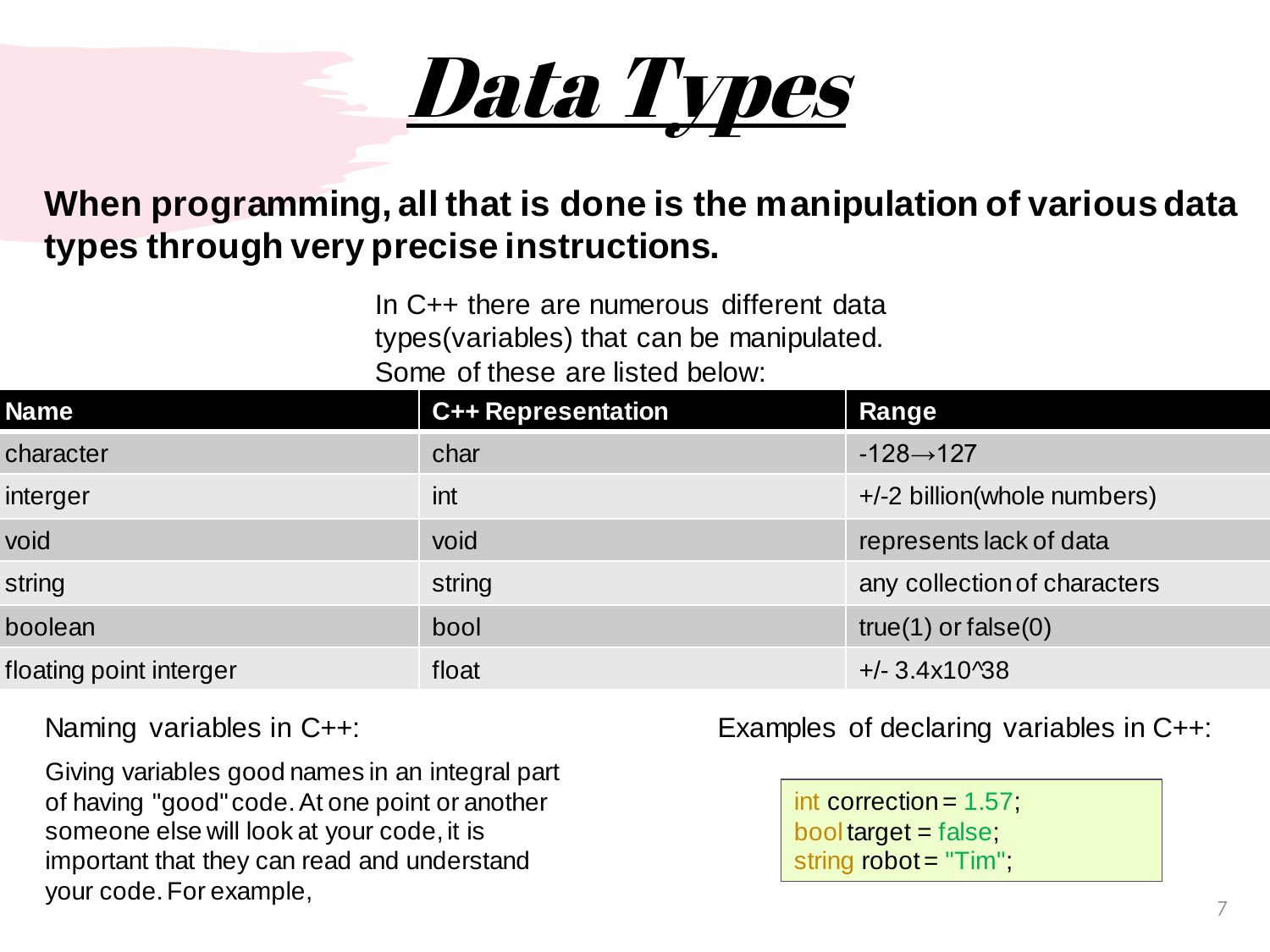

**One advantage of programming is the ability to make unbiased decision based on the raw data along with the ability to do repetitive tasks.**

> In order to control the flow of the program we must be familiar with some different key terms. Each of the following term will be elaborated on:

> > If If-Then-Else **Switch While** Do-While For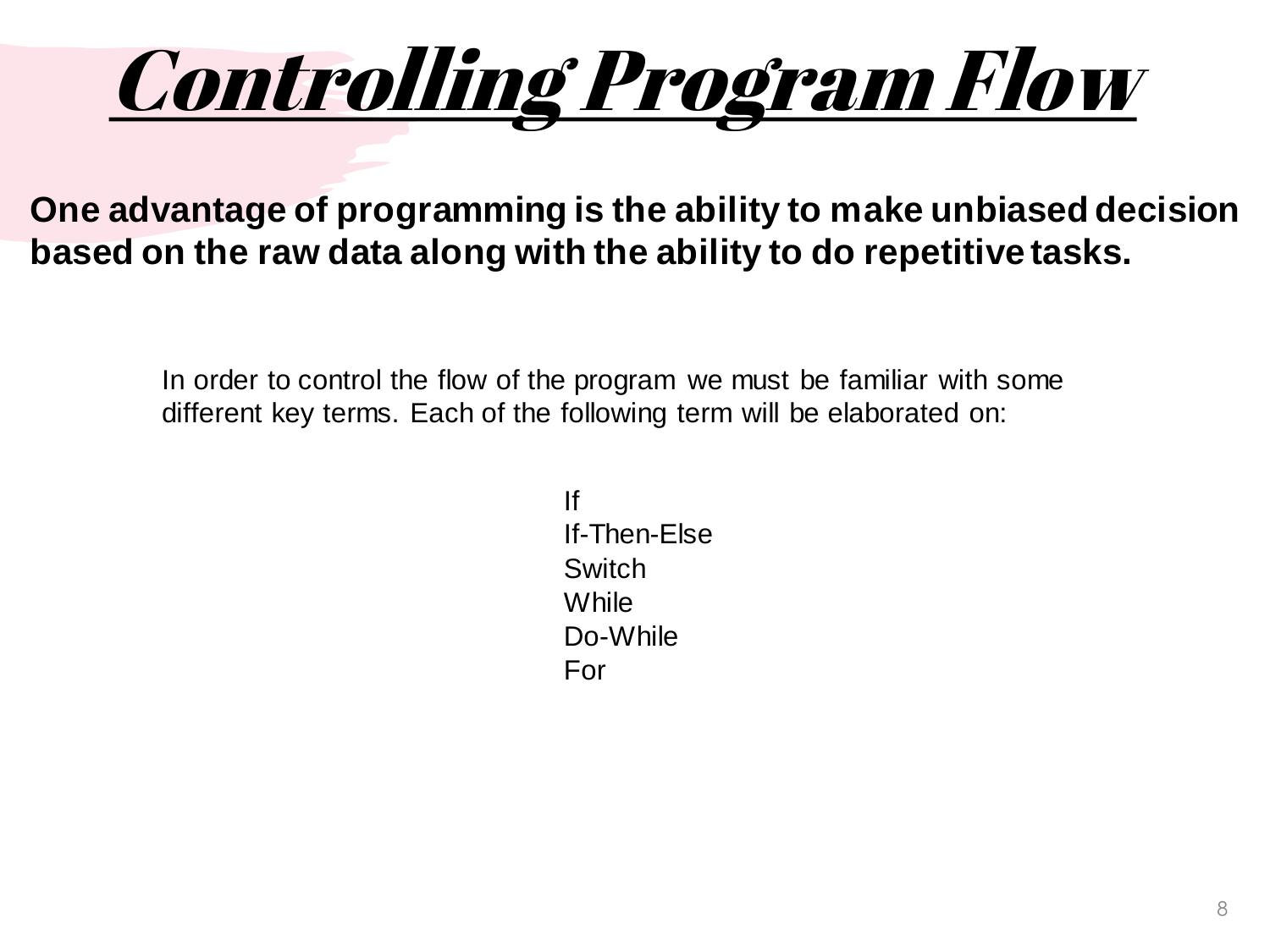

**When programming we may want a command to occur only**  *if* **something happens. In programing we must break this down into different parts. There is a condition, if this condition is true, we want something to occur. Then there are the commands we want to occur.** 

The syntax for a if loop in  $C_{++}$  is:

if (condition) { //run this command }

The condition can be any statement such as "a>b","a==b","a<=b","a!=b". Conditions can also be combined to create more complex criteria:

if ( (a==b || (b==c) && (c==d) ){ //run this command }

"||" means "or" and "&&" means "and"

Here are some example of working if loops:

if (auxiliary->GetRawButton(7)) { ClimberTrack->Set(8); }

if (drive->GetRawButton(5)) { Jacks.Set(frc::DoubleSolenoid::Value::lkForward); }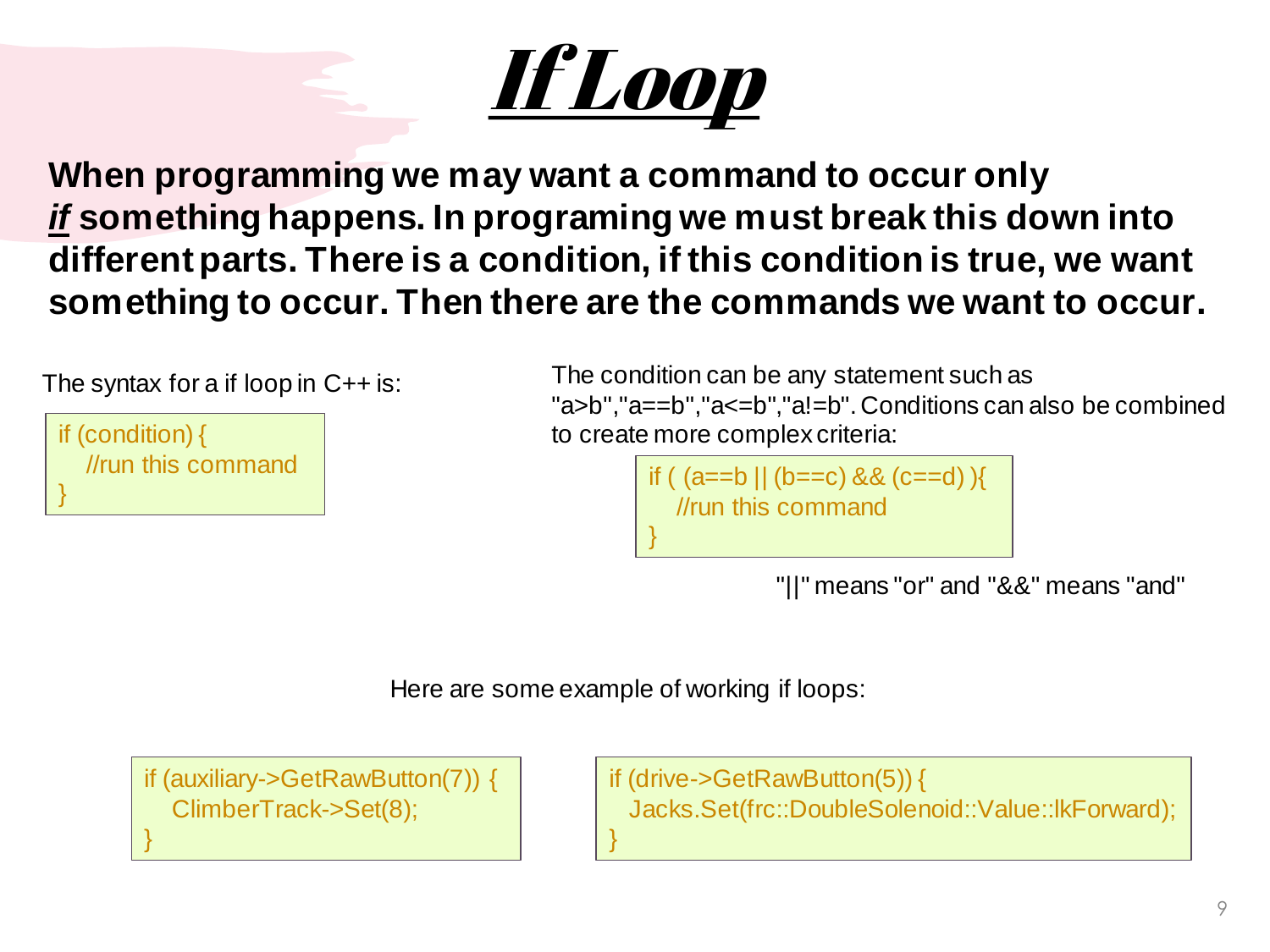

**There may be times we want to do something to occur if the condition in the IF Loop is not true. This is where an If-Else Loop may come into play.**

The syntax for an if-else loop in C++ is:

If (condition) { //run this command if the condition is true }else{ //run this command if the condition is false }

An else may also be combined with an if to create an else if statement which allows you to check for multiple conditions:

If (condition) { //run this command if the condition is true }else if(condition){ //run this command if the second condition is true }else if(condition){ //run this command if the third condition is true }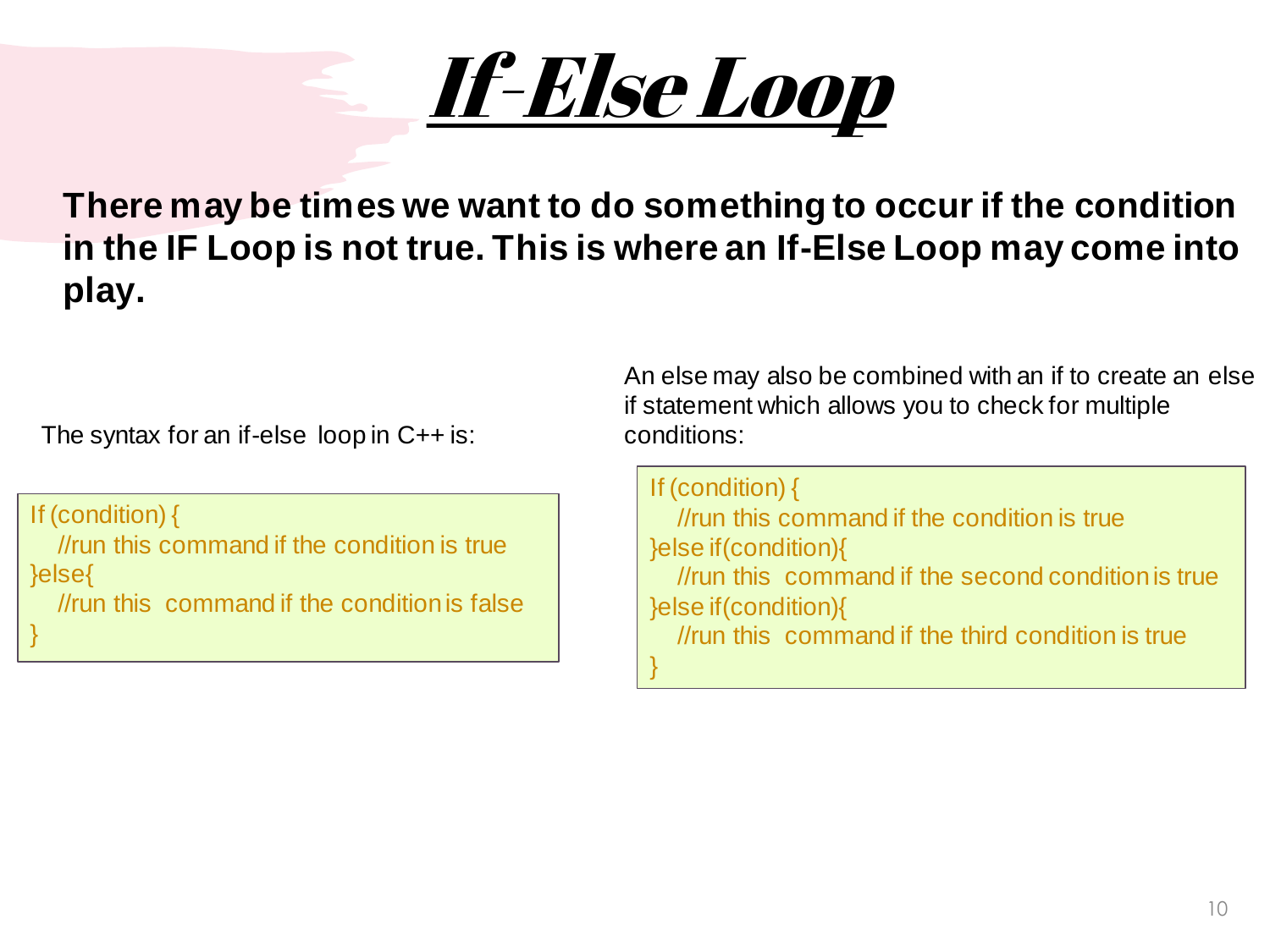

#### **The Switch statement is a different type of the if-else statement. This statement was created to handle larger quantity of conditions.**

The syntax for a Switch statement in C++ is:

```
switch(variable) {
   Case 0:
       //run for case 0
   Case 1:
      //run for case 1
   Case 2:
       //run for case 2
   Case 3:
       //run for case 3
   Case 4:
       //run for case 4
   Case 5:
       //run for case 5
   defualt :
       //run if none of the above if true
}
```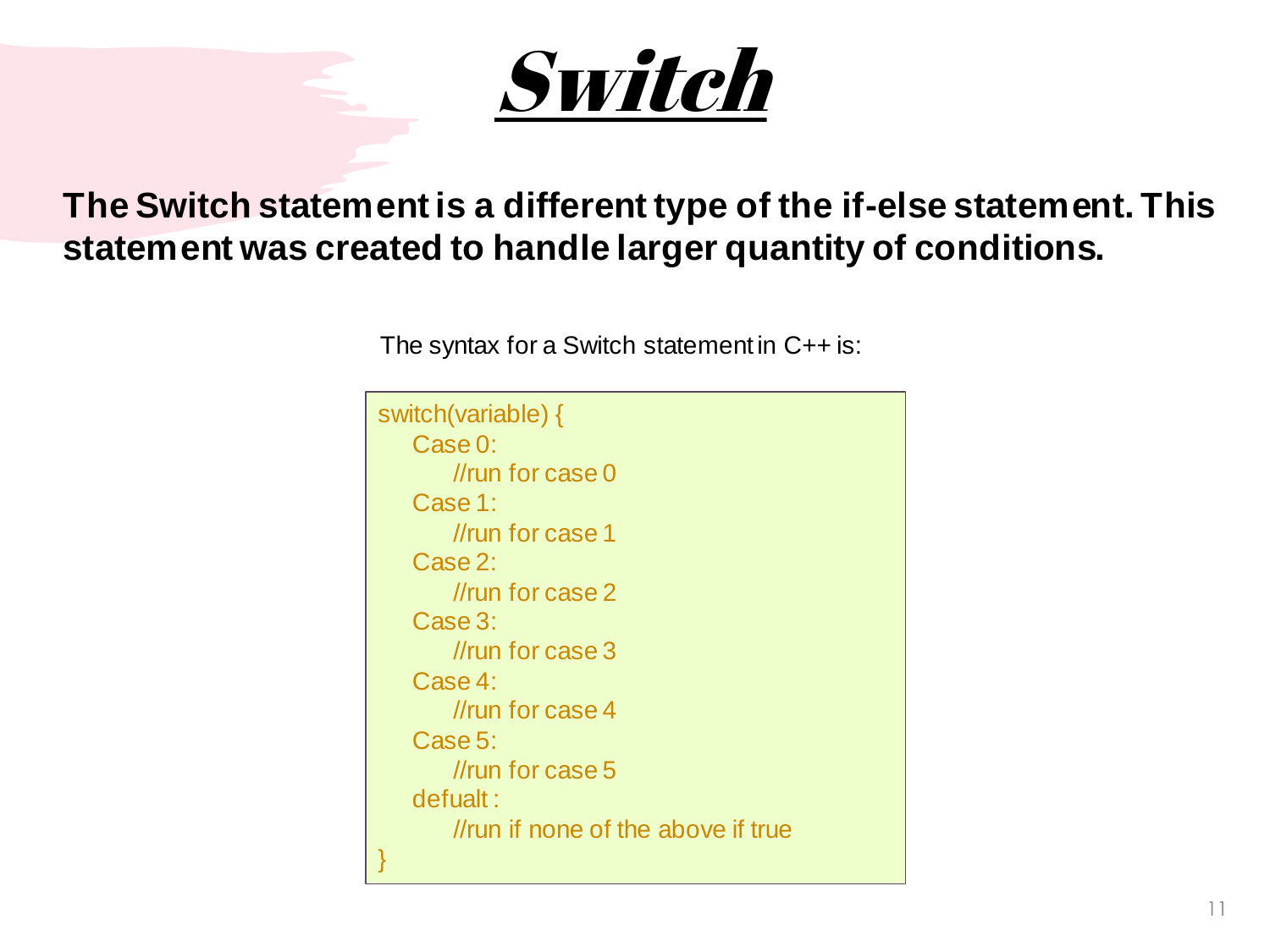

#### **Whenever we want something to occur again and again until the condition is false, we would use a while loop.**

The syntax for a While statement in C++ is:



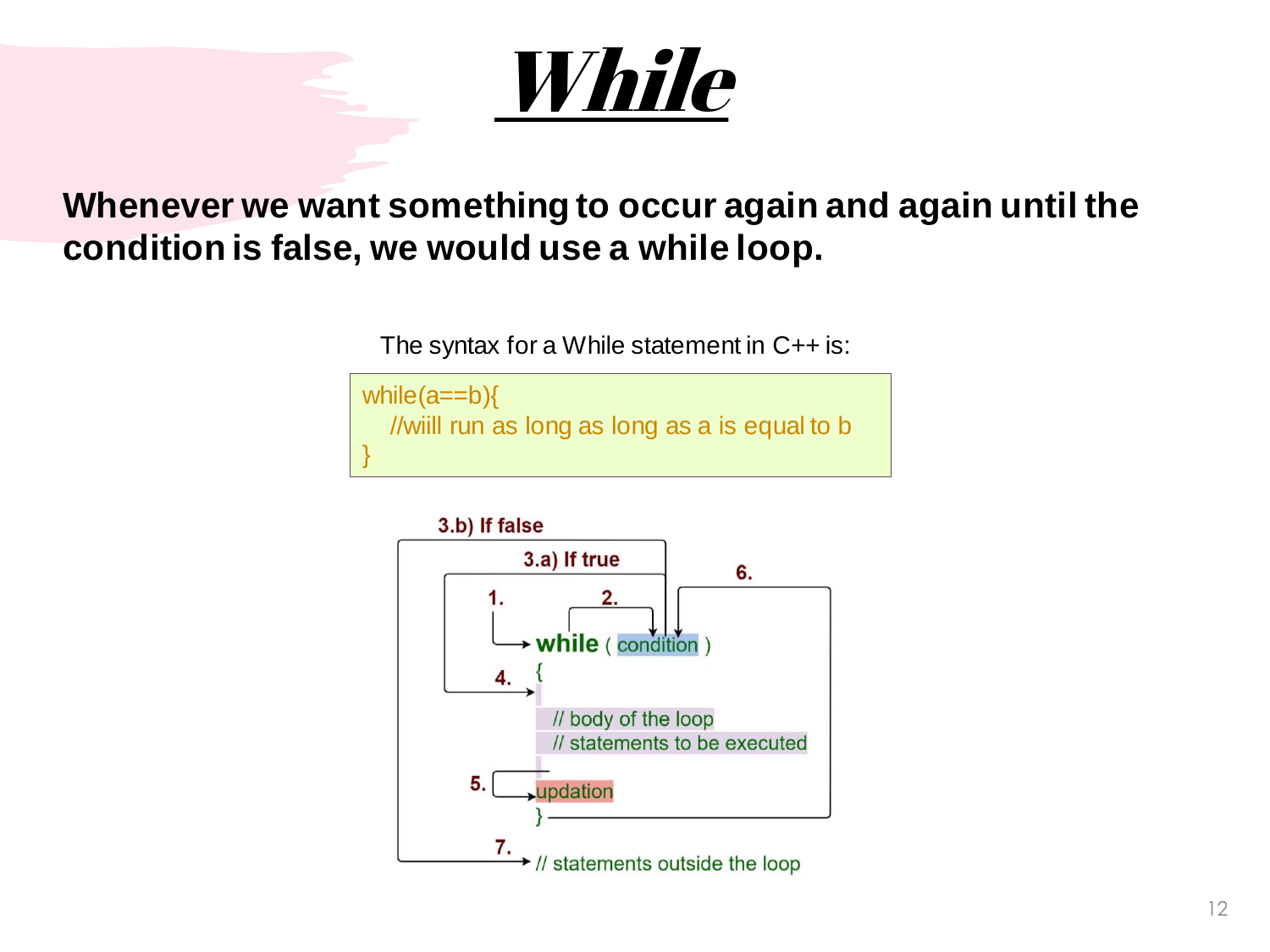### For

#### **A common use for a while loop is to act as a counter:**



The designers of C++ knew that people would be using this code often, so they decided to simplify its process. They created a new type of loop called the For Loop:

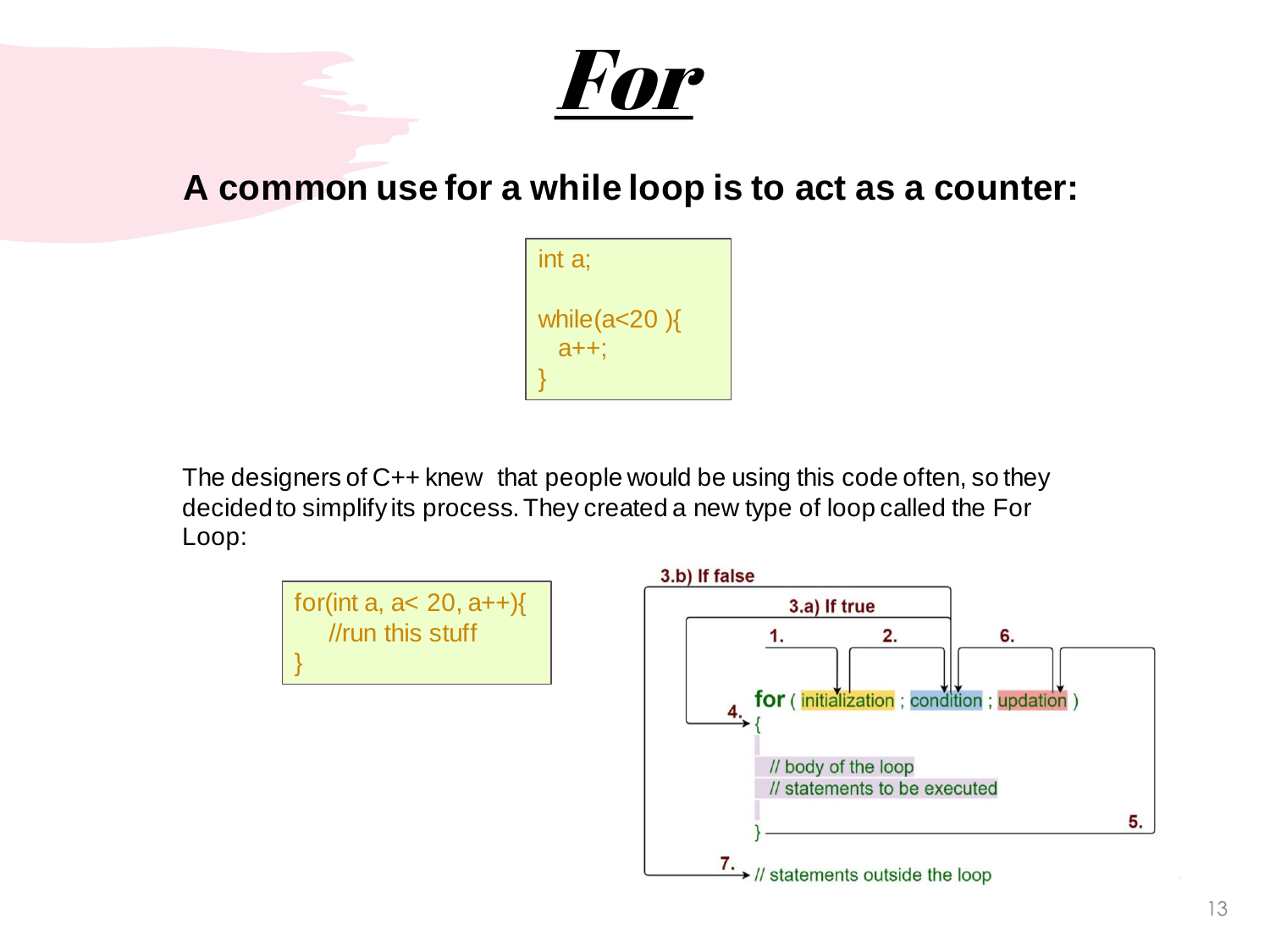

#### **Functions are blocks of code than can be called to do certain tasks. There are two parts to a function, the declarations and the definition.**

The syntax of a function is:

Void functionName () {};

What this means is that there is a function called functionName which returns no value(void). Anything that is put inside the curly braces is what will occur when the function is called.

> Here are some examples of different functions:

void Jack() { If(drive->GetRawButton(5)) { Jacks.Set(frc::DoubleSlenoid::Value::kForward) }

}

void Elevator() { Lift->Set(-auxilary->GetY()); }

void RobotDiffDrive() { m\_robotDrive.ArcadeDrive(drive->GetY(), drive->GetZ()); }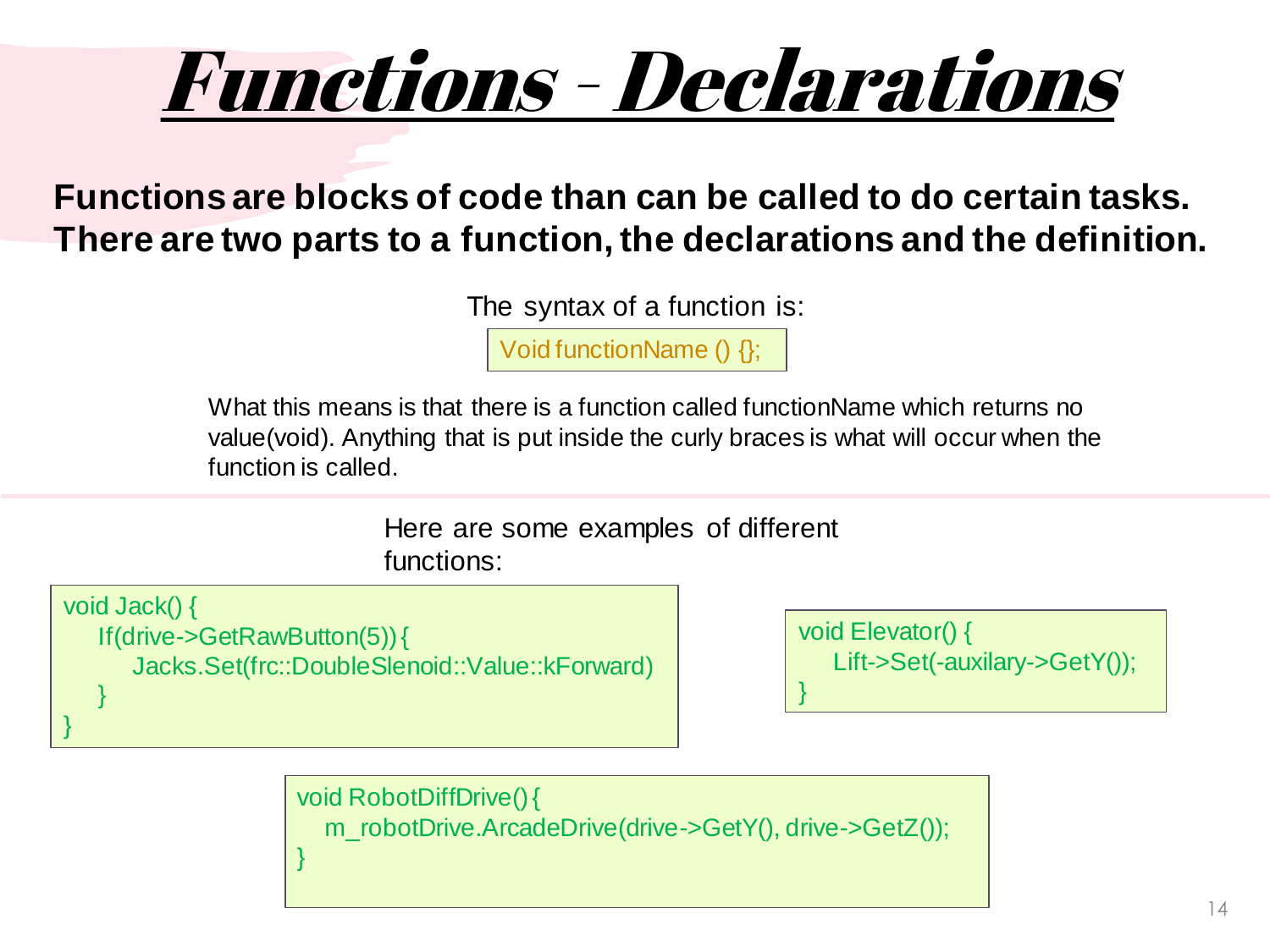

#### **After defining a function, you must give the function purpose by defining what it must do.**

The syntax of a function is:

Void functionName () {};

What this means is that there is a function called functionName which returns no value(void). Anything that is put inside the curly braces is what will occur when the function is called.

> Here are some examples of different functions:

void Jack() { If(drive->GetRawButton(5)) { Jacks.Set(frc::DoubleSlenoid::Value::kForward) }

}

void Elevator() { Lift->Set(-auxilary->GetY()); }

void RobotDiffDrive() { m\_robotDrive.ArcadeDrive(drive->GetY(), drive->GetZ()); }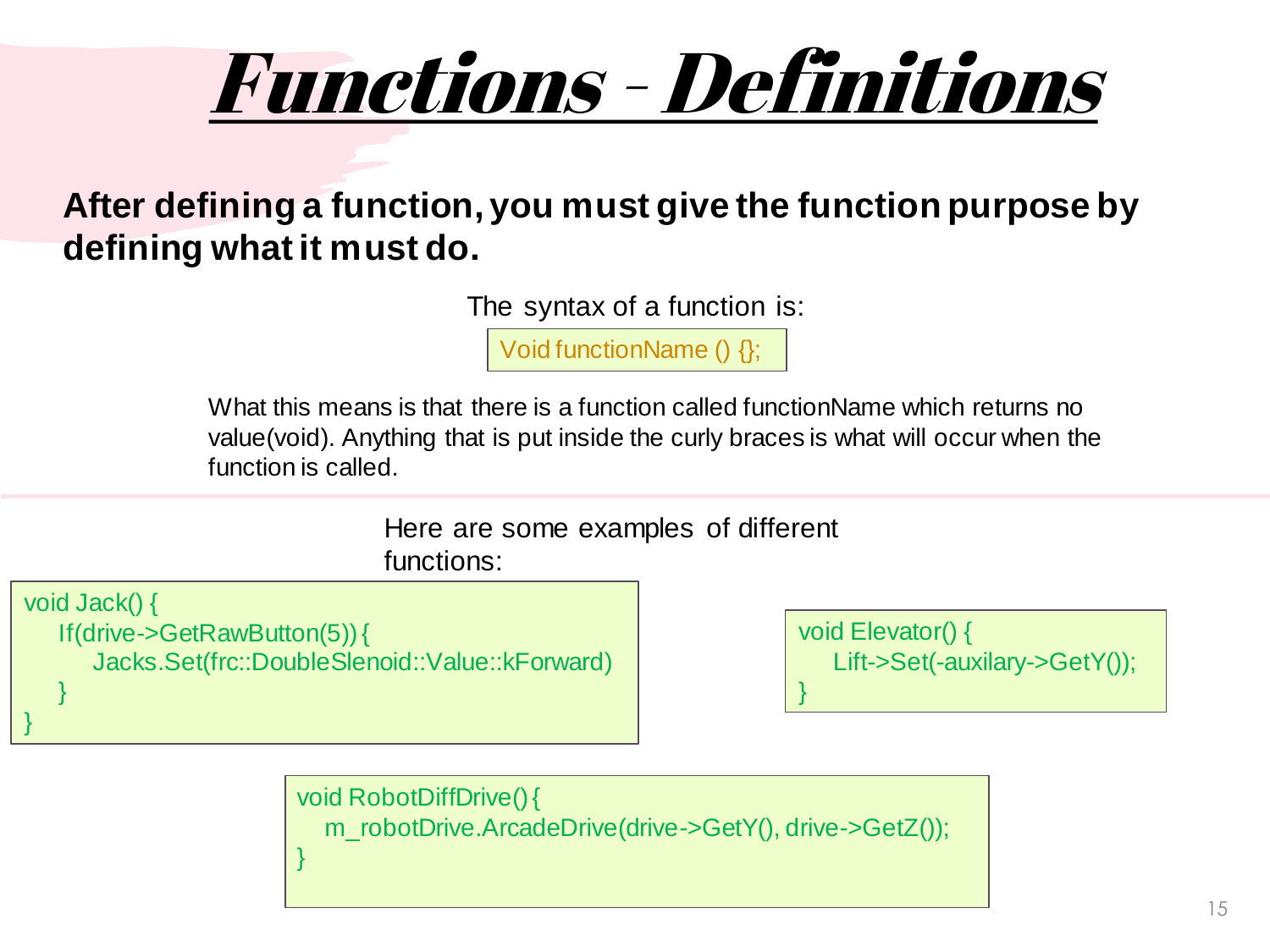

#### **Joysticks are obviously very important in FRC. Obtaining the knowledge of how to use joysticks in integral to FRC programming.**

To declare a gamepad write:

```
Joystick * exampleJoystick = 
new Joystick(0);
```
Note that the number in parentheses is the number that the controller is assgined to in the Driver Station. You can also drag each gamepad up or down in the driverstaion to change its place.

To use a joystick to control a motor, you simply replace the power number with the joystick value:

#### Lift->Set(-auxiliary->GetY());



When in the Driver Station, connect your gamepad(s) and click the usb button. Then click on the gamepad you want to read. When you click a button on the gamepad the corresponding button will turn green, simply count the number of the button then you can control it:

auxiliary->GetRawButton(1)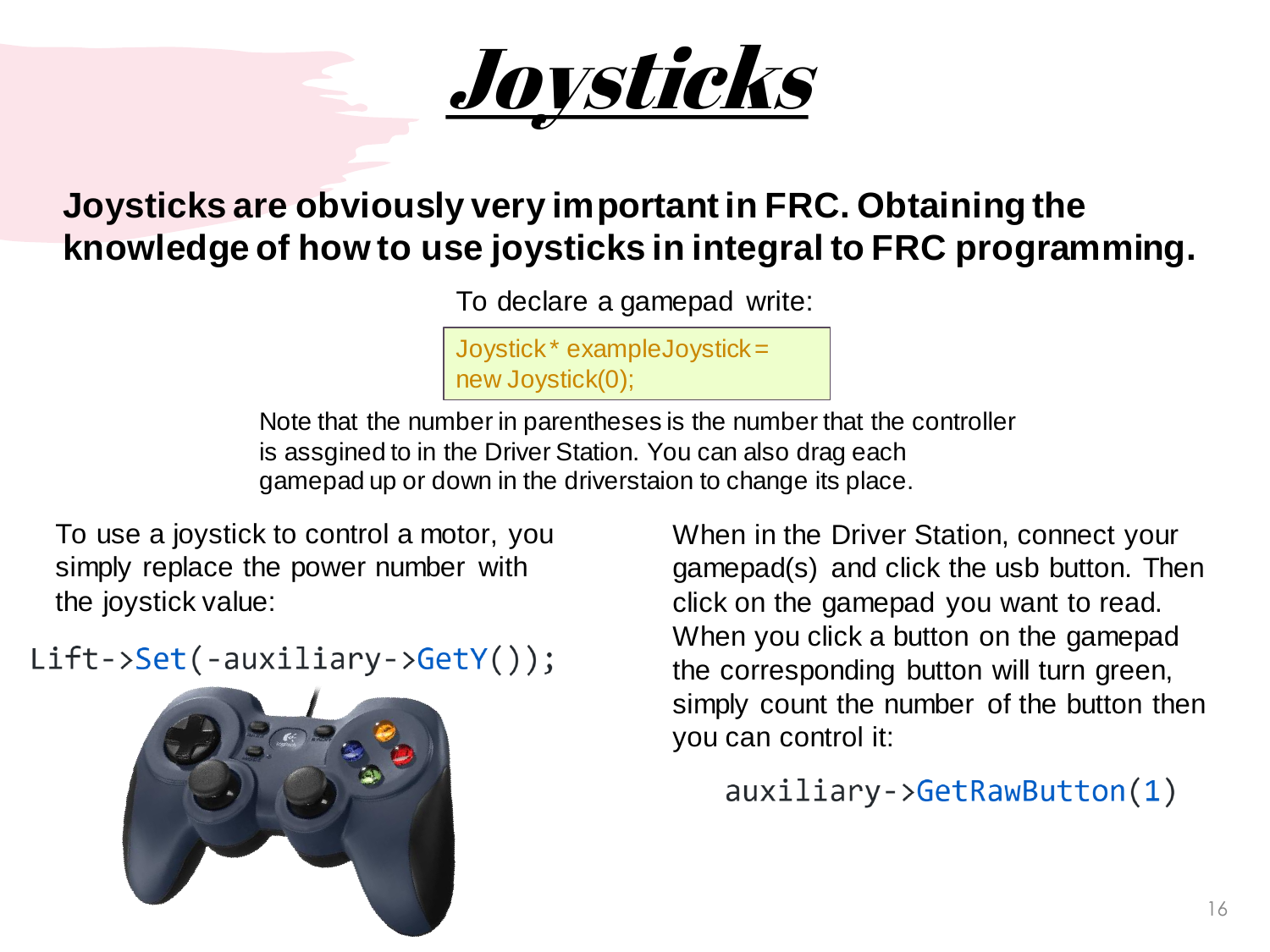

**I think that anyone would agree that being able to control the motors on the robot is an integral part of programming. To be able to do this we first must declare a Speed Controller Object. This will tell the program what type of motor controller we are using, the name of the motor, and what port the motor is connected to on the roborio. The syntax for this is:**

 $Jaguar$ \*example $Jaguar$  = new  $Jaguar(0);$ 

In this example we are using a Jaguar. Keep in mind that the syntax for declaring your specific motor controller may vary depending on what brand you buy. Check the manual and website of the vender to make sure you use the correct syntax.

```
// Motor Controllers
// Victor Motor Controllers
      WPI VictorSPX * Lift = new WPI VictorSPX(8); // Victor SPX Lift motor Victor #8
      WPI VictorSPX * fourBar = new WPI_VictorSPX(5); // Victor SPX Four Bar motor Victor #5
      WPI_VictorSPX * intakeRoll = new WPI_VictorSPX(7); // Victor SPX Cargo Intake motor Victor #7
      WPI VictorSPX * climberTrack = new WPI VictorSPX(10); // Victor SPX Climber Track Victor #10
```
#### // REV SPARK Max Motor Controllers

static const int leftLeadDeviceID = 1, leftFollowDeviceID = 3, rightLeadDeviceID = 4, rightFol rev::CANSparkMax m\_leftLeadMotor{leftLeadDeviceID, rev::CANSparkMax::MotorType::kBrushless}; // Sets rev::CANSparkMax m\_rightLeadMotor{rightLeadDeviceID, rev::CANSparkMax::MotorType::kBrushless}; // Se rev::CANSparkMax m\_leftFollowMotor{leftFollowDeviceID, rev::CANSparkMax::MotorType::\Brushless}\"nd/ys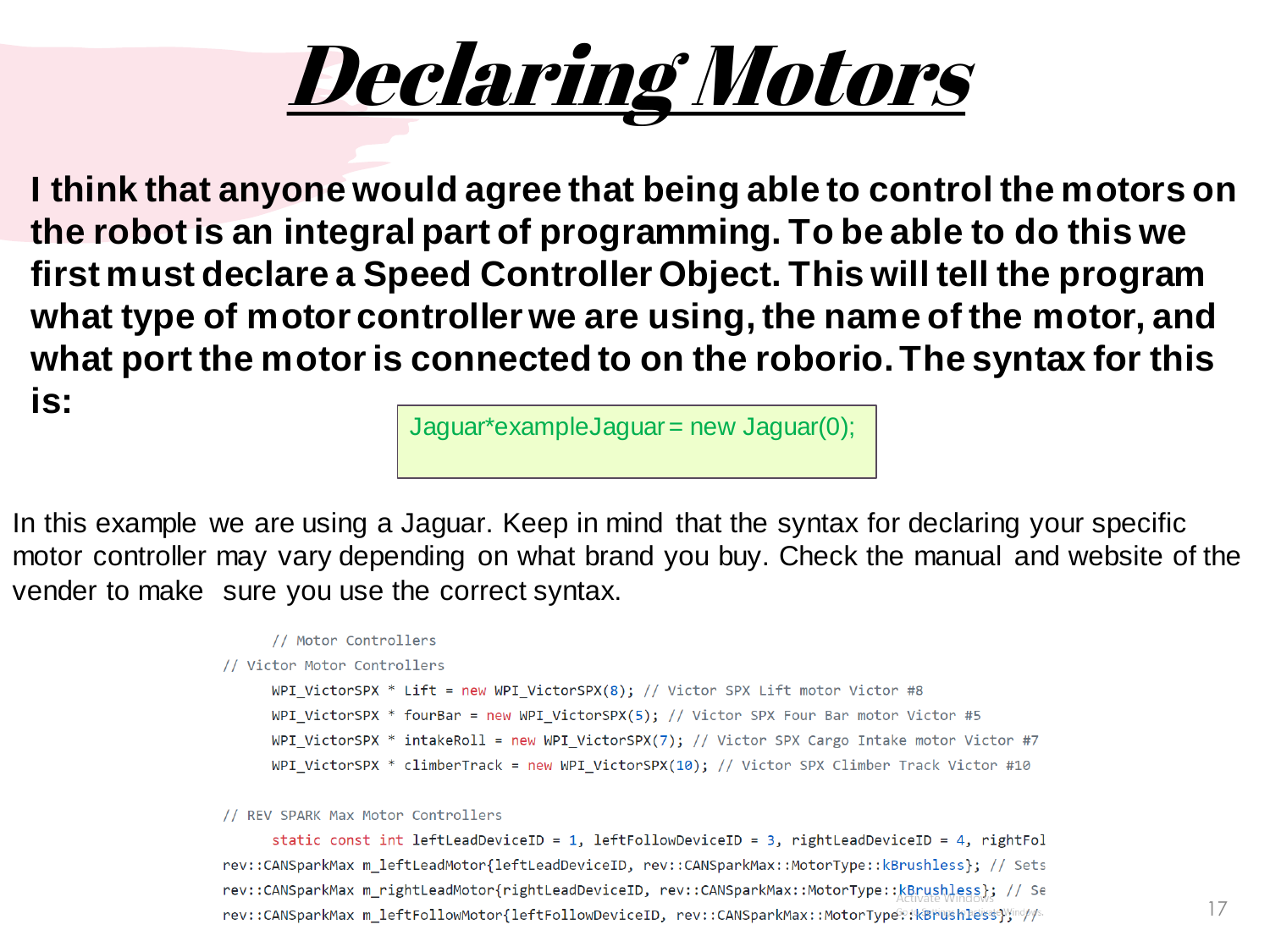

**Once declaring the motor controllers , we will want to send them power, or lack thereof. A speed controller object takes a single speed parameter varying from –1.0(full reverse) to + 1.0(full forward).The syntax for sending power is :**

exampleJaguar->Set(0.7)

In this example we are using a Jaguar.

```
void FourBar()
  if(auxiliary->GetRawButton(1))
     fourBar \rightarrow Set(8):
  <sup>1</sup>
  else if(auxiliary->GetRawButton(2))
  ſ
     fourBar->Set(-1);<sup>}</sup>
  else
     fourBar \rightarrow Set(0);P
```